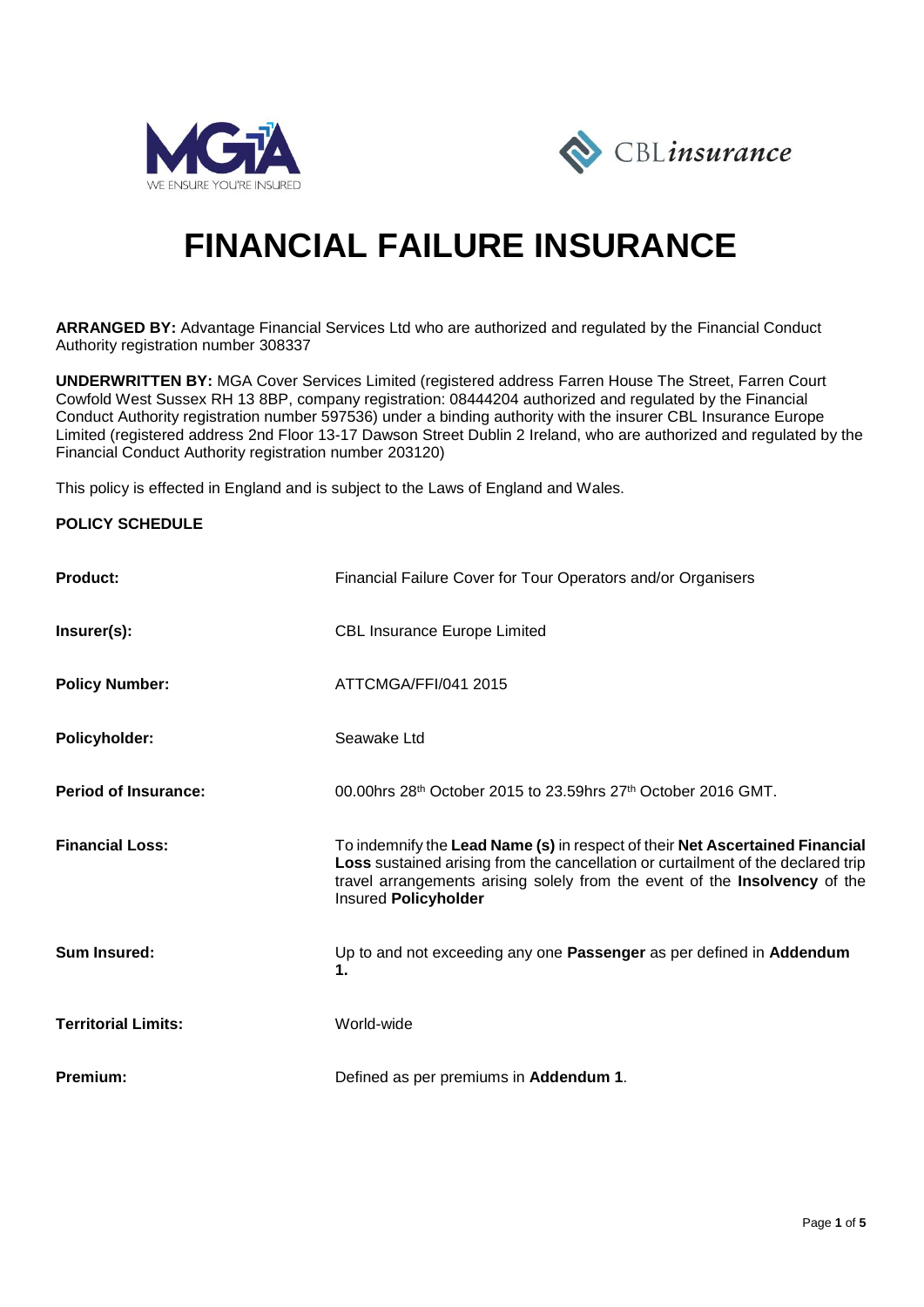#### **FINANCIAL FAILURE INSURANCE POLICY**

This Policy, the Schedule, the Formal Quotation, and the Tour Operators' Financial Failure Insurance Application Form, shall be read together as one Contract and any word or expression to which a specific meaning has been attached in any part of this Policy or Schedule shall bear such specific meaning wherever it may appear.

Where the **Policyholder** named in the Schedule has by a Proposal and Declaration and/or any other statement in writing which shall form the basis of the Contract and be deemed to be incorporated herein, applied to the **Insurer(s)** named in the Schedule for the Insurance hereinafter contained and has paid the premium as consideration for such Insurance, **Insurer(s)** agree to indemnify the **Lead Name (s)** subject to the terms and conditions contained herein or endorsed hereon against their **Net Ascertained Financial Loss** (as defined) sustained or incurred during the Period of Insurance arising solely from the **Insolvency** of the **Policyholder**.

#### PROVIDED ALWAYS THAT:

**Insurer(s)** liability shall in no case exceed the **Sum Insured** stated in the Schedule except in the event of curtailment of the travel arrangements requiring repatriation to the original contracted destination. Only in this event will **Insurer(s)** pay reasonable and necessary additional cost incurred by the **Lead Name(s)** in respect of the same or similar standard of transportation as enjoyed prior to the curtailment of the travel arrangements.

#### **WARRANTIES**

It is warranted by the **Policyholder** as a term and condition of this Policy that at inception of this Insurance:

1. The **Policyholder** has truthfully declared all material facts, having diligently made all necessary enquiries to establish those facts, likely to influence a prudent **Underwriter** in determining:

- a) Whether or not to accept the risk
- b) The premium
- c) Any conditions, exclusions and limitations.

2. The **Policyholder** has no knowledge or information of matter, fact or circumstance which is likely to give rise to a loss hereunder.

#### **EXCLUSIONS**

The **Insurer(s)** shall not be liable in respect of any loss directly or indirectly caused by, consequent upon, contributed to, or resulting from any of the following:

1. Actual or threatened war invasion acts of foreign enemies hostilities or warlike operations (whether war be declared or not) civil war rebellion revolution insurrection civil commotion assuming the proportions of or amounting to an uprising military or usurped power martial law confiscation or nationalisation or requisition or destruction of or damage to property by or under the order of any Government or public or local authority

2. Civil commotion assuming the proportions of or amounting to a popular rising, riot, strikes, lockouts, martial law or the act of any lawfully constituted authority.

3. Any loss which at the time of the happening of such loss is insured or guaranteed by or would but for the existence of the Policy be insured or guaranteed by any other existing Policy, Policies or bond except in respect of any excess beyond the amount which would have been payable under such other Policy, policies or bond had this Insurance not been effected.

4. Any loss sustained by the **Insured Person(s)** where the **Booking Confirmation** or evidence of coverage was effected after the date of **Insolvency** of the Insured **Policyholder**.

5. Any loss sustained by the **Insured Person(s)** booked on a flight-inclusive package that commences within the United Kingdom.

#### **CONDITIONS**

1. If the **Lead Name(s)** shall make any claim knowing the same to be false or fraudulent, the **Insurance Cover** shall become null and void and all claims and premiums paid hereunder shall be forfeited.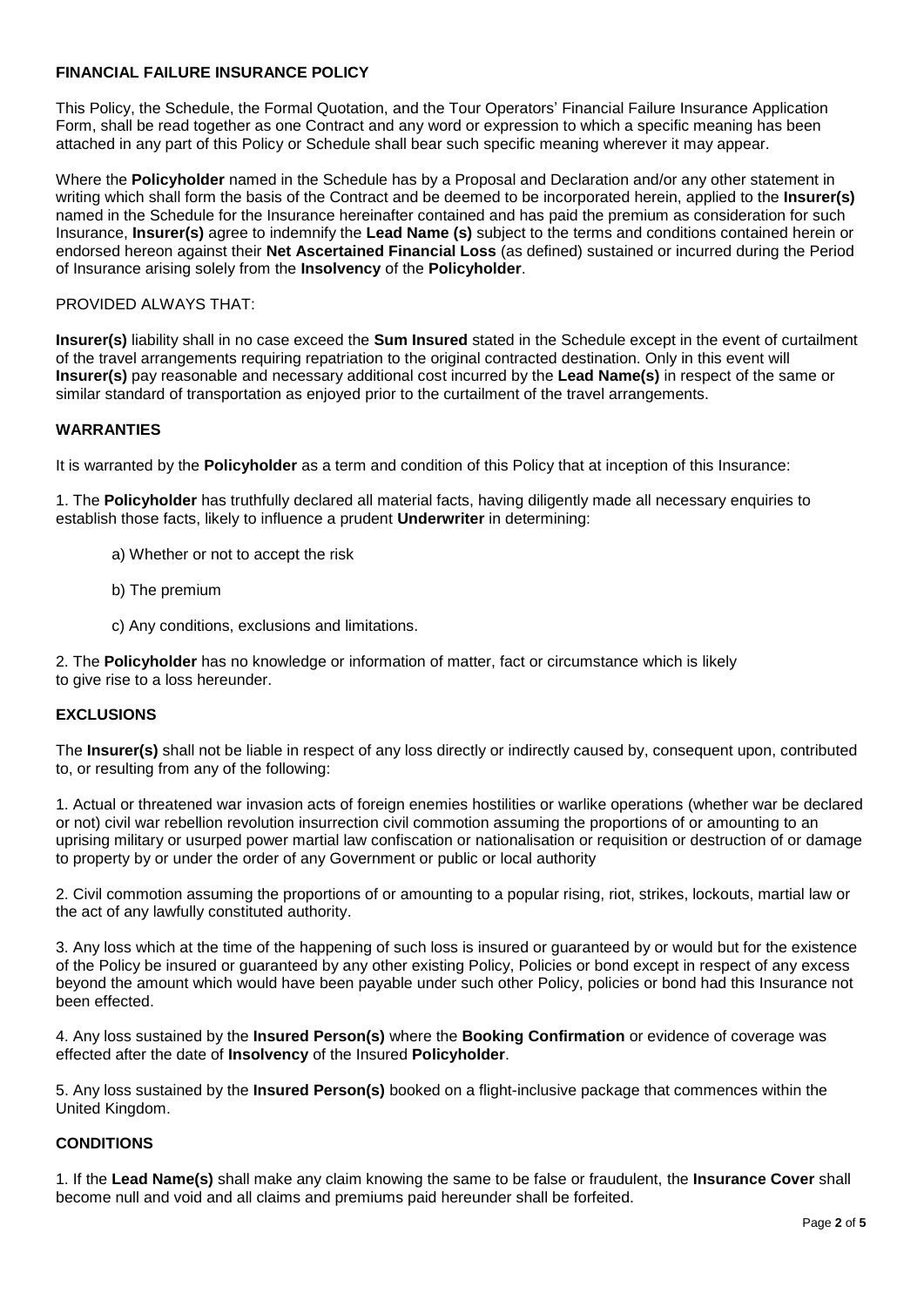2. In the event of any happening likely to give rise to a claim the **Lead Name(s)** shall:

a) Give immediate notification (but in no event later than 14 days) to Claims Department at [claims@mgacs.com](mailto:claims@mgacs.com)

- b) Make no admission of liability without the prior written consent of the Insurers.
- c) Prove the loss to the reasonable satisfaction of the Insurers.

d) Assist in the assessment of any claim under this Policy by producing for inspection all books and documents and giving all information and explanations which are reasonably necessary to establish and assess indemnity hereunder.

3. Any fraud, misrepresentation, mis-description or non-disclosure in any material particular either in the Proposal on which this Policy is based or in relation to any other matter affecting this Insurance shall render this Policy null and void and all claims hereunder shall be forfeited.

4. If the premium in the Schedule is subject to adjustment, the **Policyholder** shall keep the record necessary to enable the premium to be adjusted on the basis specified in the Schedule and shall at all reasonable times permit the Insurers representatives to examine and verify such records. At the end of each period specified in the Schedule and at the expiry of this Policy the **Policyholder** shall declare to the Insurers such particulars for premium adjustment and pay any additional premium due.

5. The **Insurer(s)** shall be entitled to take over and conduct in the name of the **Policyholder** or the **Lead Name(s)** but at its own expense, the defence of any claim or to prosecute for its own benefit, any claim for indemnity or damages.

6. This Policy shall be governed by the Laws of England whose Courts shall have jurisdiction in any dispute arising hereunder.

#### **DEFINITIONS**

#### **1. Lead Name(s)**

The Person(s) having made a payment or on whose behalf a payment has been made to the **Policyholder** under, or with a view to entering into, a travel contract with the **Policyholder** for the provision of accommodation and/or carriage of that Person(s) and who is specifically named in the **Booking Confirmation**.

#### **2**. **Insolvency**

a) A petition has been presented to the Court for the compulsory winding up of the **Policyholder**.

b) The **Policyholder** convenes a meeting of its Creditors informally or otherwise for the purpose of considering an arrangement with such Creditors pursuant to the provisions of Insolvency Act 1986 or any statutory modification or re-enactment hereof.

c) A Receiver is appointed over any of the property or assets of the **Policyholder**;

d) The **Policyholder** stops payment of its debts or is unable to pay its debts within the provisions of Insolvency Act 1986 or ceases to carry on its business as a result of being unable to pay its debts as they fall due.

#### **3**. **Net Ascertained Financial Loss**

a) Loss of Deposit(s) or charge(s) paid in advance by the **Lead Name(s)** to the **Policyholder**. b) Additional costs reasonably and necessarily incurred following curtailment of the travel arrangements to enable the **Lead Name** to:

i) continue with and complete the scheduled journey or travel arrangements. The policy indemnity in respect of accommodation is limited to the additional cost incurred by the **Lead Name(s)** in securing such accommodation of the same or similar standard as enjoyed prior to the curtailment of the travel arrangements.

ii) return to the original contracted destination. Policy indemnity limited to the additional cost incurred by the **Lead Name(s)** in respect of the same or similar standard of transportation as enjoyed prior to the curtailment of the travel arrangements.

#### **4. Booking Confirmation**

A Confirmation and/or Deposit Receipt detailing travel arrangements under the **Lead Name(s)**, and issued by the **Policyholder**.

#### **5. Passenger(s)**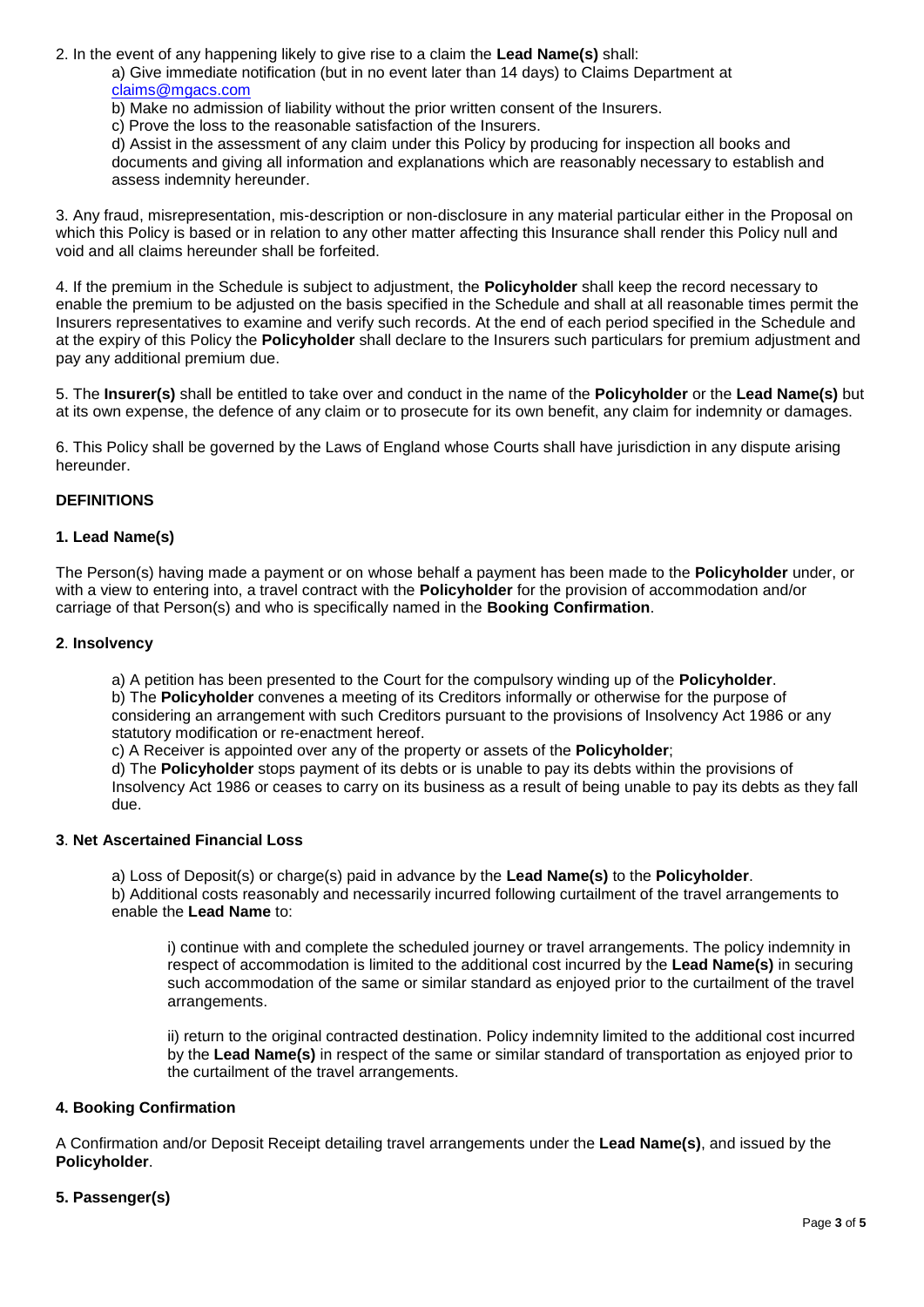Any person travelling or due to travel as part of travel arrangements booked by a **Lead Name.**

#### **6. Insurance Cover**

The indemnity covering the **Net Ascertained Financial Loss** sustained by **Passenger(s)** named on the **Booking Confirmation** arising from cancellation or curtailment of their travel arrangements due to the **Insolvency** of the **Policyholder** subject to the policy terms and conditions.

#### **CLAIMS PROCEDURE**

Any occurrence which may give rise to a claim should be notified to the insurer within 14 days in the first instance by email [claims@mgacs.com](mailto:claims@mgacs.com) and/or telephone on: 020 3540 4422.

In order to deal promptly with any claim hereunder it is essential that you retain all bills, receipts and other documents relating to your travel arrangements.

This Certificate is only a summary of the protection provided.

#### **CANCELLATION**

Written confirmation of the cancellation of the policy may be given at any time by you or by the Insurers. The Insurers will give you a minimum of 14 days' notice of cancellation to enable you to find alternative cover. You may cancel the policy by giving the Insurers written instructions.

#### **DATA PROTECTION**

Personal data that you provide to us will be held in accordance with the Data Protection Act 1998. We need this data to set up your policy. Data collected for some products may be transferred to industry anti-fraud databases. In addition it may be necessary to transfer personal data to our business partners in order to administer the policy, or process claims.

We will use your personal data in the following circumstances:

• To help in processing any applications you may make; and

• To manage and administer your policy, including underwriting and claims handling. This may include disclosing it to other insurers, regulatory authorities or to our agents who provide services on your behalf.

We will only disclose your personal information to third parties if:

- It is necessary for the performance of your agreement with us; or
- If you have given your consent; or
- If such disclosure is required or permitted by law.

#### **COMPLAINTS PROCEDURE**

If you have any complaint you can contact whoever arranged the insurance for you. If your problem isn't resolved you may contact the Insurers at MGA Cover Services Ltd, Kemp House, 152 City Road, London EC1V 2NX.

The Insurers will contact you within 14 days of receiving your complaint to inform you of what action they are taking. The Insurers will try to resolve the problem and give you an answer within four weeks. If it will take the Insurers longer than four weeks the Insurers will tell you when you can expect an answer.

**Date of issue: 28th October 2015**